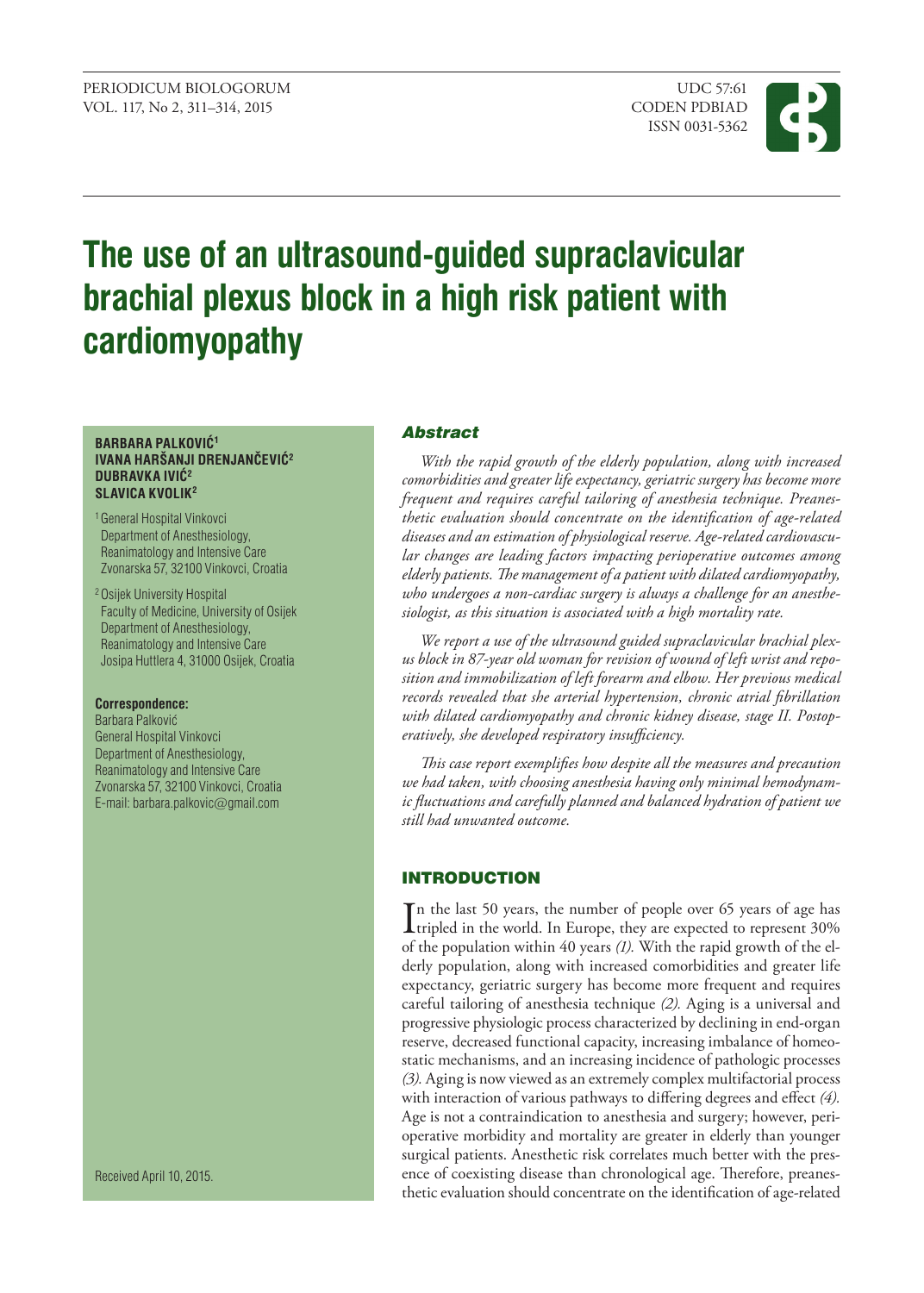diseases and an estimation of physiological reserve. Agerelated cardiovascular changes are leading factors impacting perioperative outcomes among elderly patients, despite advances in perioperative care cardiac morbidity and mortality remain high ranging from 2-15% depending from the study *(5).*

## Case report

A 87-year-old female patient, with 150 cm of height and 50 kg of weight, was hospitalized under diagnosis of fractured left femur neck, left elbow dislocation and fractured left forearm with open wound on the left wrist after she had fallen at home. Indication for revision of wound of left wrist and reposition and immobilization of left forearm and elbow was set.

Her previous medical records revealed that she arterial hypertension, chronic atrial fibrillation with dilated cardiomyopathy and chronic kidney disease, stage II. She was on treatment with amiodarone, trandolapril, metildigoxine and furosemide.

After admission, the patient's initial laboratory reports were: random blood glucose of 7.9 mmol/L, urea 17.4 mmol/L, creatinine 162 µmol/L, sodium 140 mmol/L, potassium 3.8 mmol/L, hemoglobin 132 g/l, hematocrit 42.2%, CRP 80.5 mg/L, and blood coagulation were normal. Her chest X-ray revealed enlarged cardiac borders and clear lung fields [Figure 1].

On preanaesthetic examination her heart rate was irregular, presented as atrial fibrillation with an average ventricular response of 80 beats per minute. Systolic and diastolic blood pressures were 150 mmHg and 90 mmHg, respectively. Her respiratory rate was accelerated with jugular retraction and usage of accessory respiration muscles. She was given ASA IVE status on preoperative examination.

After reviewing medical records and patient examination, a supraclavicular brachial plexus block was chosen because it produces minimal effects on the heart rate, blood pressure and contractility of the heart. It was considered as appropriate form of anesthesia according to the planned surgical treatment and subsequent pain treatment. Before the beginning of the procedure, venous access and standard monitoring was established (pulse oximetry, electrocardiography and noninvasive arterial blood pressure monitoring). After aseptic preparations and under ultrasound guidance brachial plexus was identified and 20ml of 0.75% ropivacaine were administered slowly in 2ml increments with gentle aspiration between doses. After completion of the procedure, sensory (warm, cold, touch, pain) and motor (absence of foot mobility) blockade were evaluated in 10 minutes intervals. Visual analogue scale (VAS) was used for pain score recording. A paralysis of the left arm and VAS score 0 was recorded after 40 minutes and complete block was achieved.



**Figure 1.** *Chest X-ray at the admission in hospital.*



**Figure 2.** *Control chest X-ray at the admission in ICU.*



**Figure 3.** *Control chest X-ray after interval of 6 hours from admission in ICU.*

After that patient was taken to operation theatre and positioned supine. During the treatment patient had a fall of heart rate to 50/min and atropine 0.5mg was adminis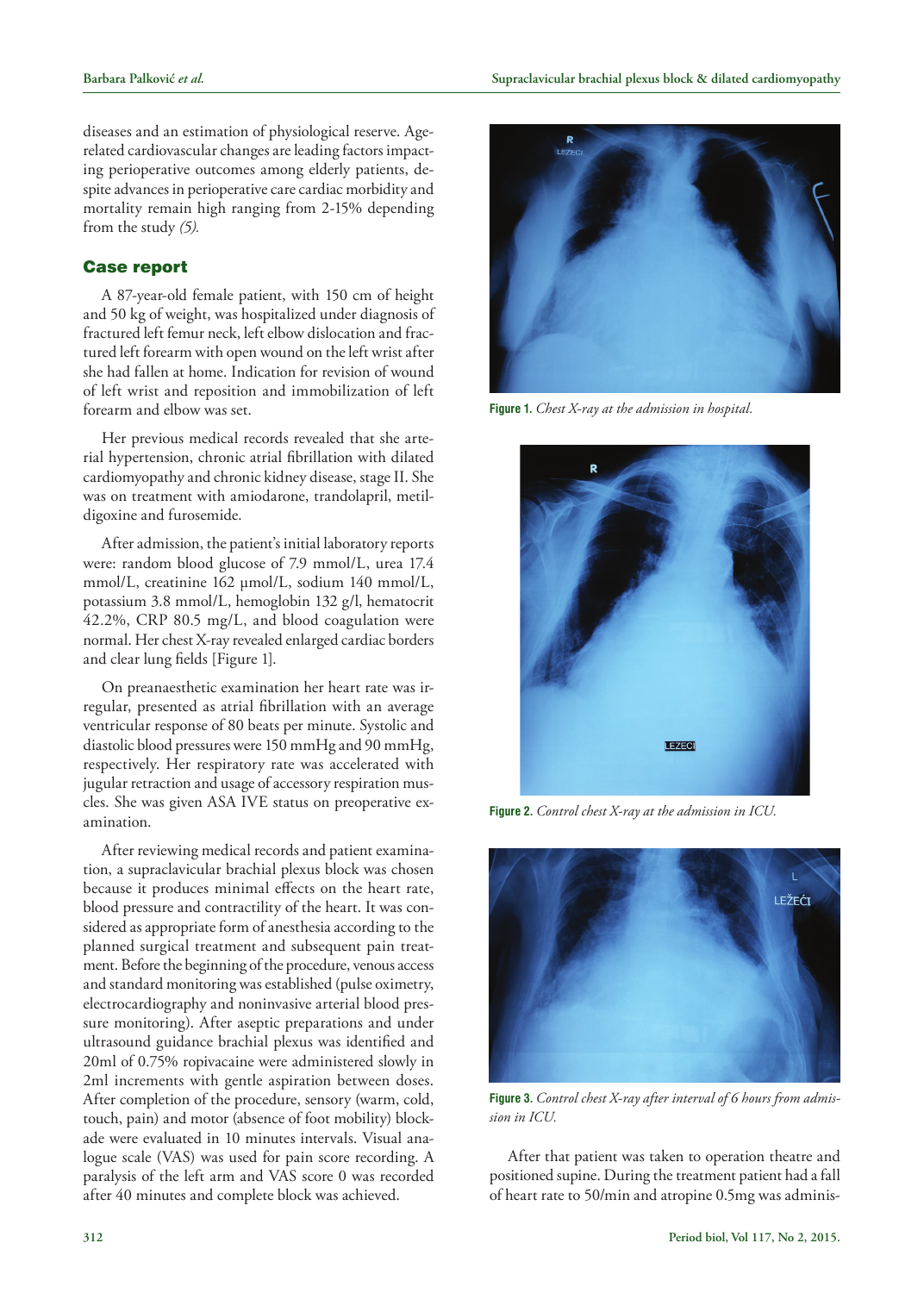tered after what heart rate revert to 80/min. There was no oscillation in blood pressure. The total duration of the surgery interventions were approximately 30 min. At the end of treatment patient become somnolent and respiratory insufficient and was intubated with cuffed endotracheal tube 7.5 mm ID (Internal Diameter). She was admitted to ICU and connected to respirator. Until that moment, from admission in hospital (interval of 6 hours), she received 700ml crystalloid solution.

First few hours after admission patient was hemodynamically unstable and continuous norepinephrine infusion was started in the dose required to attain normotension. Later during that day her neurological condition improved, in the evening she regained consciousness and became communicative. Thereafter, she was switched from SIMV mode to CPAP mode of respiration.

We investigated possible causes of such outcome. Since the peripheral nerve block was performed, two control chest X-rays were done (immediately after the surgery when she was admitted in the ICU, and 6 hours later) [Fig. 2 and 3]. A pneumothorax and iatrogenic paresis of phrenic nerve were excluded, and cardiac decompensation as a cause of patient's respiratory insufficiency and somnolence was suspected. Acute [congestive heart failure](http://en.wikipedia.org/wiki/Congestive_heart_failure) was confirmed by combination of X-ray and increased proBNP 6781 g/L (normal value for patients over 75 years is under 450g/L).

During the next day patient's respiratory function improved and she was disconnected from respirator and extubated. A motor function of the left recovered within 14 hours after the local anesthetic injection. The patient reported that sensory block was present for 4 more hours after that (overall 18 hours). On the day after, she was discharged to surgical ward with normal blood pressure and respiratory function. The later was confirmed by blood gas analysis.

On the same day, in the afternoon, patient was readmitted to ICU because of repeated episode of respiratory insufficiency. Her saturation as measured by pulse oximetry, with 6L of 100% oxygen applied was 82%. She was intubated and assisted ventilation was continued. The control chest X-ray that was done has confirmed repeated [congestive heart failure](http://en.wikipedia.org/wiki/Congestive_heart_failure). In the laboratory reports an increased value of CRP (192.1 mg/L) was registered, the rest of findings didn't show any significant deviations. A tracheal aspirate for analysis was taken, and Enterobacter species was confirmed. A specific antibiotic therapy according to antibiogram was started. Despite all supportive measures, her physical condition deteriorated and she died on 19th day of hospitalization.

## **DISCUSSION**

Anesthetic management of patients with cardiomyopathy, with reduced systolic function, is challenging and it may be associated with high mortality. It is commonly complicated by congestive heart failure and malignant arrhythmias. Dilated cardiomyopathy is defined as a deterioration of the function of the myocardium, either caused by left ventricular or biventricular dilatation or due to impaired systolic function of one or both ventricles, with impaired ventricular contractility. The anesthesiologist should have a thorough knowledge on its pathophysiology, clinical features, diagnostic evaluations and the treatment modalities. This has to be accompanied by a careful planning to provide safe anesthesia. Choice of anesthesia should be planned and it should be aimed to reduce hemodynamic fluctuations *(6).*The use of peripheral nerve blocks in the elderly is a rational approach for appropriate surgery as it has minimal influence on hemodynamics *(7).*

All investigation that we took in our patient to define cause of respiratory insufficiency suggested that it was caused by acute congestive heart failure as a complication of severe cardiomyopathy. Our suspicion was supported with the fact that it occurred again shortly after discharge from ICU.

Studies show that overall mortality and morbidity is higher in emergency anesthesia than in elective anesthesia and that ASA physical status correlates with overall mortality and morbidity, regardless of etiology, as well. For the patients with ASA IVE physical status the incidence of all critical events totally attributable to anesthesia is 14.85% and the overall mortality rate totally attributable to anesthesia is 6.60% *(8).* 

This case confirms that despite all the measures and precautions that were taken, with choosing anesthesia aimed to reduce haemodynamic fluctuations, with careful planning and balancing hydration of patient, we still may have unwanted complications.

### **CONCLUSION**

The elderly population is the fastest growing part of the population in the developed world. Aging increases the probability of a person to undergo surgery. It alters both pharmacokinetic and pharmacodynamic aspects of anesthetic management *(9).* Anesthesia planning, preoperative assessment, optimizing cardiac status and medical management, formulating the good anesthetic plans and postoperative monitoring, prompt diagnosis and management of complications have to be considered to minimize the incidence of critical events and the mortality rate.

## **REFERENCES**

- **1.** BETTELLI G 2011 Preoperative evaluation in geriatric surgery: comorbidity, functional status and pharmacological history. *Minerva Anestesiol 77:* 637-46
- **2.** YANG R, WOLFSON M, LEWIS M C 2011 Unique Aspects of the Elderly Surgical Population: An Anesthesiologist's Perspective. *Geriatr Orthop Surg Rehabil 2(2):* 56-64
- **3.** WEINERT B T, TIMIRAS P S 2003 Invited review: Theories of aging. *J Appl Physiol 95:* 1706-1716